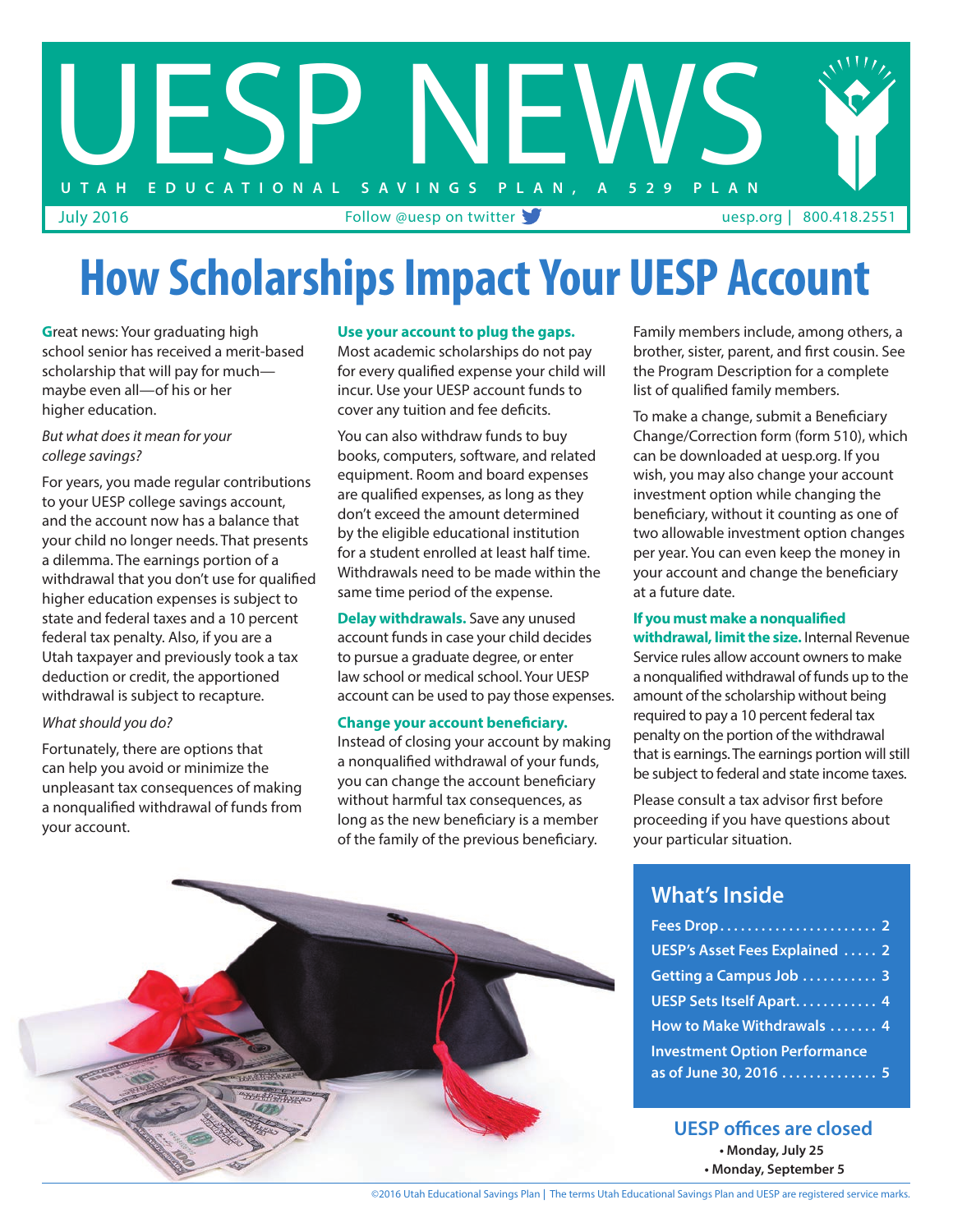### Fees Drop in 10 UESP Investment Options

**T**here's good news for most UESP account owners. The Vanguard Group has lowered the Operating Expense Ratio on eight mutual funds that UESP includes as underlying investments in 10 UESP investment options.

Vanguard cut the annual Operating Expense Ratio by 0.01 percentage point. The reductions lower fees for account owners invested in UESP investment options that include at least one of the eight funds (see chart).

The reductions affect 69 percent of UESP's college savings accounts.

| <b>Investment Options with</b><br><b>Funds Affected by the Expense</b><br><b>Ratio Reductions</b> | <b>Previous</b><br><b>Estimated Annual</b><br><b>Underlying Fund</b><br><b>Expense Ratio</b> | <b>New</b><br><b>Estimated Annual</b><br><b>Underlying Fund</b><br><b>Expense Ratio</b> |  |  |  |  |  |  |
|---------------------------------------------------------------------------------------------------|----------------------------------------------------------------------------------------------|-----------------------------------------------------------------------------------------|--|--|--|--|--|--|
| <b>AGE-BASED INVESTMENT OPTIONS</b>                                                               |                                                                                              |                                                                                         |  |  |  |  |  |  |
| <b>AGE-BASED AGGRESSIVE GLOBAL</b>                                                                |                                                                                              |                                                                                         |  |  |  |  |  |  |
| Age 0-3                                                                                           | 0.035%                                                                                       | 0.035%                                                                                  |  |  |  |  |  |  |
| Age 4-6                                                                                           | 0.035%                                                                                       | 0.035%                                                                                  |  |  |  |  |  |  |
| Age 7-9                                                                                           | 0.039%                                                                                       | 0.037%                                                                                  |  |  |  |  |  |  |
| Age 10-12                                                                                         | 0.043%                                                                                       | 0.040%                                                                                  |  |  |  |  |  |  |
| Age 13-15                                                                                         | 0.043%                                                                                       | 0.040%                                                                                  |  |  |  |  |  |  |
| Age 16-18                                                                                         | 0.041%                                                                                       | 0.038%                                                                                  |  |  |  |  |  |  |
| Age 19+ or College Enrolled                                                                       | 0.018%                                                                                       | 0.017%                                                                                  |  |  |  |  |  |  |
| <b>AGE-BASED AGGRESSIVE DOMESTIC</b>                                                              |                                                                                              |                                                                                         |  |  |  |  |  |  |
| Age 0-3                                                                                           | 0.020%                                                                                       | 0.020%                                                                                  |  |  |  |  |  |  |
| Age 4-6                                                                                           | 0.020%                                                                                       | 0.020%                                                                                  |  |  |  |  |  |  |
| Age 7-9                                                                                           | 0.027%                                                                                       | 0.025%                                                                                  |  |  |  |  |  |  |
| Age 10-12                                                                                         | 0.034%                                                                                       | 0.031%                                                                                  |  |  |  |  |  |  |
| Age 13-15                                                                                         | 0.037%                                                                                       | 0.034%                                                                                  |  |  |  |  |  |  |
| Age 16-18                                                                                         | 0.038%                                                                                       | 0.035%                                                                                  |  |  |  |  |  |  |
| Age 19+ or College Enrolled                                                                       | 0.018%                                                                                       | 0.017%                                                                                  |  |  |  |  |  |  |
| <b>AGE-BASED MODERATE</b>                                                                         |                                                                                              |                                                                                         |  |  |  |  |  |  |
| Age 0-3                                                                                           | 0.039%                                                                                       | 0.037%                                                                                  |  |  |  |  |  |  |
| Age 4-6                                                                                           | 0.039%                                                                                       | 0.037%                                                                                  |  |  |  |  |  |  |
| Age 7-9                                                                                           | 0.043%                                                                                       | 0.040%                                                                                  |  |  |  |  |  |  |
| Age 10-12                                                                                         | 0.043%                                                                                       | 0.040%                                                                                  |  |  |  |  |  |  |
| Age 13-15                                                                                         | 0.041%                                                                                       | 0.038%                                                                                  |  |  |  |  |  |  |
| Age 16-18                                                                                         | 0.035%                                                                                       | 0.033%                                                                                  |  |  |  |  |  |  |
| Age 19+ or College Enrolled                                                                       | 0.012%                                                                                       | 0.011%                                                                                  |  |  |  |  |  |  |
| <b>AGE-BASED CONSERVATIVE</b>                                                                     |                                                                                              |                                                                                         |  |  |  |  |  |  |
| Age 0-3                                                                                           | 0.043%                                                                                       | 0.040%                                                                                  |  |  |  |  |  |  |
| Age 4-6                                                                                           | 0.043%                                                                                       | 0.040%                                                                                  |  |  |  |  |  |  |
| Age 7-9                                                                                           | 0.043%                                                                                       | 0.040%                                                                                  |  |  |  |  |  |  |
| Age 10-12                                                                                         | 0.041%                                                                                       | 0.038%                                                                                  |  |  |  |  |  |  |
| Age 13-15                                                                                         | 0.031%                                                                                       | 0.029%                                                                                  |  |  |  |  |  |  |
| Age 16-18                                                                                         | 0.031%                                                                                       | 0.029%                                                                                  |  |  |  |  |  |  |
| Age 19+ or College Enrolled                                                                       | 0.000%                                                                                       | 0.000%                                                                                  |  |  |  |  |  |  |
| <b>STATIC INVESTMENT OPTIONS</b>                                                                  |                                                                                              |                                                                                         |  |  |  |  |  |  |
| <b>EQUITY-10% INTERNATIONAL</b>                                                                   | 0.041%                                                                                       | 0.037%                                                                                  |  |  |  |  |  |  |
| 70% EQUITY/30% FIXED INCOME                                                                       | 0.036%                                                                                       | 0.034%                                                                                  |  |  |  |  |  |  |
| 20% EQUITY/80% FIXED INCOME                                                                       | 0.041%                                                                                       | 0.038%                                                                                  |  |  |  |  |  |  |
| <b>FIXED INCOME</b>                                                                               | 0.054%                                                                                       | 0.046%                                                                                  |  |  |  |  |  |  |
| <b>CUSTOMIZED INVESTMENT OPTIONS</b>                                                              |                                                                                              |                                                                                         |  |  |  |  |  |  |
|                                                                                                   |                                                                                              |                                                                                         |  |  |  |  |  |  |
| <b>CUSTOMIZED AGE-BASED</b>                                                                       | 0.000%-0.400%                                                                                | 0.000%-0.400%                                                                           |  |  |  |  |  |  |
| <b>CUSTOMIZED STATIC</b>                                                                          | 0.000%-0.400%                                                                                | 0.000%-0.400%                                                                           |  |  |  |  |  |  |

## **UESP's Asset-Based Fee Structure Explained**

**U**ESP's fee structure and low costs are key reasons Utah's fast-growing 529 plan is popular with families saving for higher education.

UESP "offers compelling investment options at some of the lowest prices in the country," according to Morningstar Inc., a leading provider of independent investment research to consumers. Low fees are a major factor in UESP earning the Gold rating in 2015 from Morningstar, as well as ranking highly in Morningstar's ratings over the past 12 years.

UESP's asset-based fee structure consists of two parts—the Operating Expense Ratio of the mutual funds available as underlying investments from Vanguard and Dimensional, and a UESP Administrative Asset Fee.

The Operating Expense Ratios of the Vanguard and Dimensional funds are expressed as a percentage of each fund's assets. The Operating Expense Ratios do not appear on UESP quarterly account statements because the fees are deducted by the fund manager. There are no expense ratios assessed on FDIC-insured accounts. UESP pays the 0.005 percent investment expense ratio for the Public Treasurers' Investment Fund.

The UESP Administrative Asset Fee is an annual fee charged on a monthly basis. Like the Operating Expense Ratio, the Administrative Asset Fee is expressed as a percentage and charged to an account on the last day of each month. The percentage varies from 0.11 percent to 0.20 percent depending on the selected investment option.

Added together, the Operating Expense Ratios of the Vanguard and Dimensional funds and the Administrative Asset Fee make up the total asset-based fee each UESP account owner pays.

According to Morningstar, the average asset-based fee of all 529 plans in the country was 0.74 percent, or \$7.40 a year on a \$1,000 investment. By contrast, UESP's asset-based average is 0.23 percent, or \$2.30 per \$1,000 investment—a \$5.10 difference. This average rate also translates to \$23 per year on a \$10,000 investment.

A table describing UESP's fee structure in detail is found on page 53 of the Program Description and online at uesp.org.

# **Tip**

Student loan repayment does not count as a qualified higher education expense, so any 529 funds used for repayment will be considered a nonqualified withdrawal and subject to applicable tax penalties.

Qualified expenses include tuition and mandatory fees; required books, supplies, and equipment; computers, internet services, and related software; and certain room and board costs. See the Program Description or call 800.418.2551 for more details.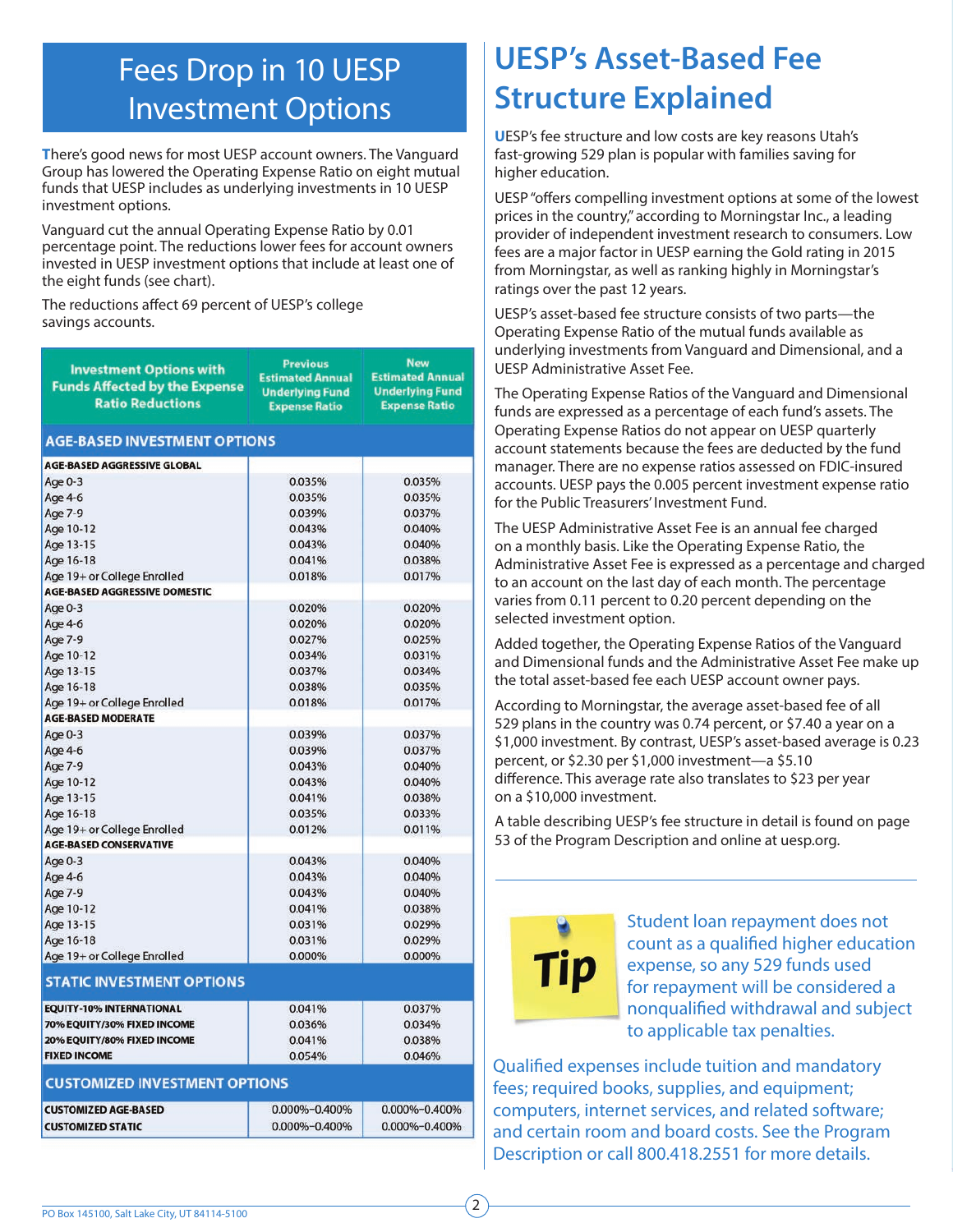# *To Work or Not to Work — Getting a Campus Job*

College brings academic demands and social stress to the lives of students, so should you add a job to the mix?

Money may be the first thing that comes to mind when thinking about working while in school. Any little bit helps if you're facing expenses like tuition, rent, food, books, or other costs—or if you're looking for some extra spending money.

But having a job as a student is about more than money— experts and students alike point out a range of benefits that come with being employed while enrolled.

*"I have to be aware that my top priority is school before work."*

*Faalon Andrews, Northwestern University student*

Working while in school "will tell prospective employers that you have what it takes to be employed and working," according to career expert Heather R. Huhman in a USA Today article. It also helps to have more work history on your resume before entering the post-college job market.

It has worked well for Faalon Andrews, a student at Northwestern University, who has a work-study job on campus that helps her keep perspective. "I have to be aware that my top priority is school before work," she said, adding that she'll work fewer hours during exams.

Kayleen Chen, a University of Utah student, is studying to be a certified financial planner. Chen works at the Personal Money Management Center on campus.

"This office is perfect for me to test the waters of this field," she said. "I've enjoyed … the experience I've gained and how much I've gotten closer to my career path."

A job also automatically enrolls a student in Budgeting 101. When a student works to have a little extra in his or her wallet, it instills a sense of responsibility to spend it wisely, according to an article written by Money magazine senior writer Kim Clark.

Chen's co-worker and fellow student Lauren Brocious is not in a finance-related major, but she appreciates how her campus job is shaping her outlook on personal finances.

"I am learning a lot of skills that help me with very practical things in life," she said.

Where the money went was motivation for John Sass, who worked as a manager at McDonald's while he earned his bachelor's degree from Metropolitan State University in Minnesota.

"I had to save up for each semester. … I worked to pay for my education, and that meant my money was paying for my classes," he said. "When you're in that situation, you make sure you excel in your classes."

An old adage says, "Time is money," and learning to manage money also requires learning to manage time—another benefit of balancing education and occupation.

"It forced me to plan ahead of time each week and see what was due and when I had time to do it," said Melissa Parkinson, who worked as an office assistant, intern, and nanny while obtaining a master's degree from George Washington University. "Each weekend or Monday morning I would look through my agenda and schedule for the coming week and determine what needed to do be done and when."

Andrews at Northwestern discovered other skill-learning opportunities through her work on campus.

"My particular job has given me a lot of opportunities to assist the faculty with research," Andrews said. "I also have learned skills such as communicating with professors and professionals."

"The great thing about working while getting your degree is that you get to apply skills from each right away," Sass added.

"I came out of graduate school already having had experience in the workforce, which I really think gave me an advantage

3

The account beneficiary's listed name will be the name on any withdrawal checks sent to eligible educational institutions. Please make sure your beneficiary's name matches the one registered at the college to avoid any confusion or incorrect payment. Use Form 510, Beneficiary Change/Correction, if you need to make changes.



"I think work could probably help provide an environment that differs

professionally," Parkinson said. And Utah State student and Logan Herald-Journal employee Garrett Faylor gives an intangible benefit of working

while in school.

from school … the same kind of respite that exercise or going to the gym might," he said.

But students advised proceeding with caution when asked what they would tell others who are seeking employment while enrolled.

"If doing really well in school is most important to you, make sure you spend most of your time focusing on your school work than on earning money through work," Brocious said.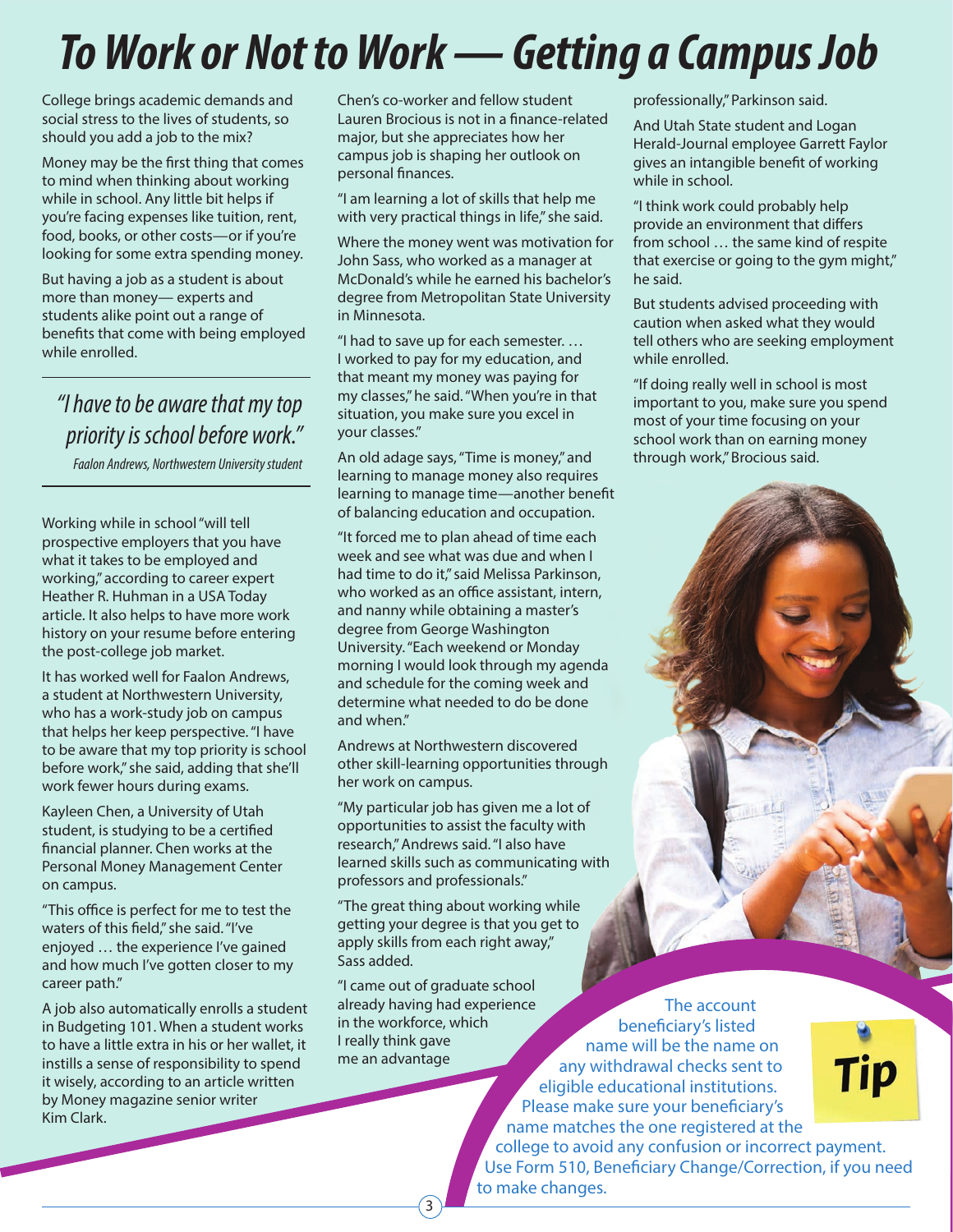## **UESP Sets Itself Apart**

**I**nnovation is a hallmark of the Utah Educational Savings Plan's 20 years of helping families save for college.

#### **Forging Paths**

UESP prides itself on its 14 investment options, but it all began in 1996 with one—a partnership with the Utah State Treasurer's Office that connected account owners with the Public Treasurers' Investment Fund. Within two years, UESP branched out to feature funds managed by prestigious industry



force The Vanguard Group. The addition of Vanguard gave account owners access to passive index funds that featured lower fees. UESP was the second 529 plan to offer Vanguard funds.

The following year, UESP included age-based and static investment options, providing account owners more choices for their savings.

Continuing to diversify its offerings, UESP added a cashequivalent investment option in 2009 that included a federal guarantee through the Federal Deposit Insurance Corp. (FDIC). UESP was one of the first 529 plans to incorporate FDIC-insured accounts into age-based investment options, and was the first—and remains the only—plan to offer a customized age-based option.

#### **More Investment Options and Gifting**

Seeking another significant fund manager to pair with Vanguard, UESP added Dimensional Fund Advisors in 2013. Dimensional is an enhanced passive index fund manager. Account owners can blend Vanguard and Dimensional funds in the customized age-based option, a portfolio option only found at UESP.

UESP also has worked to make the plan more dynamic by increasing and simplifying ways account owners can contribute—electronically, scheduled contributions, payroll deduction, even allowing a direct deposit of income tax refunds.

UESP continued to innovate in 2014 when it launched its Gift Program. Account owners can share a secure gifting code via social media to encourage family and friends to contribute.

#### **An Industry Leader**

Investors and advisors alike find UESP attractive because of innovation.

"UESP leads the industry by proactively developing solutions to better meet clients' needs," said Edward Alter, former Utah state treasurer. "Other plans look to UESP to see what's next."

# **Withdrawals**

If your high school graduate will be off to college in the fall, you may want to know how to withdraw funds from your Utah Educational Savings Plan account to pay for college expenses. Funds can be withdrawn online through Account Access at uesp.org or by mailing/faxing a Withdrawal Request form (form 300) to our offices.

How to Make Account

Either way, it is a simple process.

- 1. Choose whether it is a partial or full balance withdrawal.
- 2. Select who will receive the funds—the account owner, the student, or the eligible educational institution directly.
- 3. Determine if it is a qualified or nonqualified withdrawal. Qualified expenses include items like computers, tuition and mandatory fees, books, supplies, and equipment required for enrollment. Examples of nonqualified expenses are transportation to and from the school, or other expenses not considered a requirement by the educational institution. Nonqualified withdrawals could trigger tax penalties.

Only the account owner may request the withdrawal.

NOTE: Please read UESP's Program Description for complete details about withdrawals, including potential tax consequences. Consult your tax advisor with any questions about how a withdrawal may affect your financial situation. If you do not have a copy of the Program Description, download it at uesp.org or request one by calling UESP toll-free at 800-418-2551.



It is important to keep your UESP account information current. Visit Account Access to update your address, email, phone number(s) and other contact information so you receive new communication from our offices.

### **Statement Errors?**

**A**s part of UESP's annual audit, the Office of the Utah State Auditor would like to verify account balances at UESP. If you think the balances shown on your UESP account statement are incorrect, please contact our auditors promptly:

Jason Allen, Audit Supervisor Office of the Utah State Auditor Utah State Capitol Complex East Office Building, Suite E310 Salt Lake City, UT 84114-2310 Phone: 801.808.0716 Email: jasonallen@utah.gov

4

Please provide your name, the last five digits of your UESP account number, and an explanation for discrepancies with your account balance. If information other than your account balance is incorrect, please contact UESP directly at 800.418.2551. If your statement is correct, no reply is necessary.

**UESP wants to hear about your UESP college savings experience! Please email shareyourstory@uesp.org.**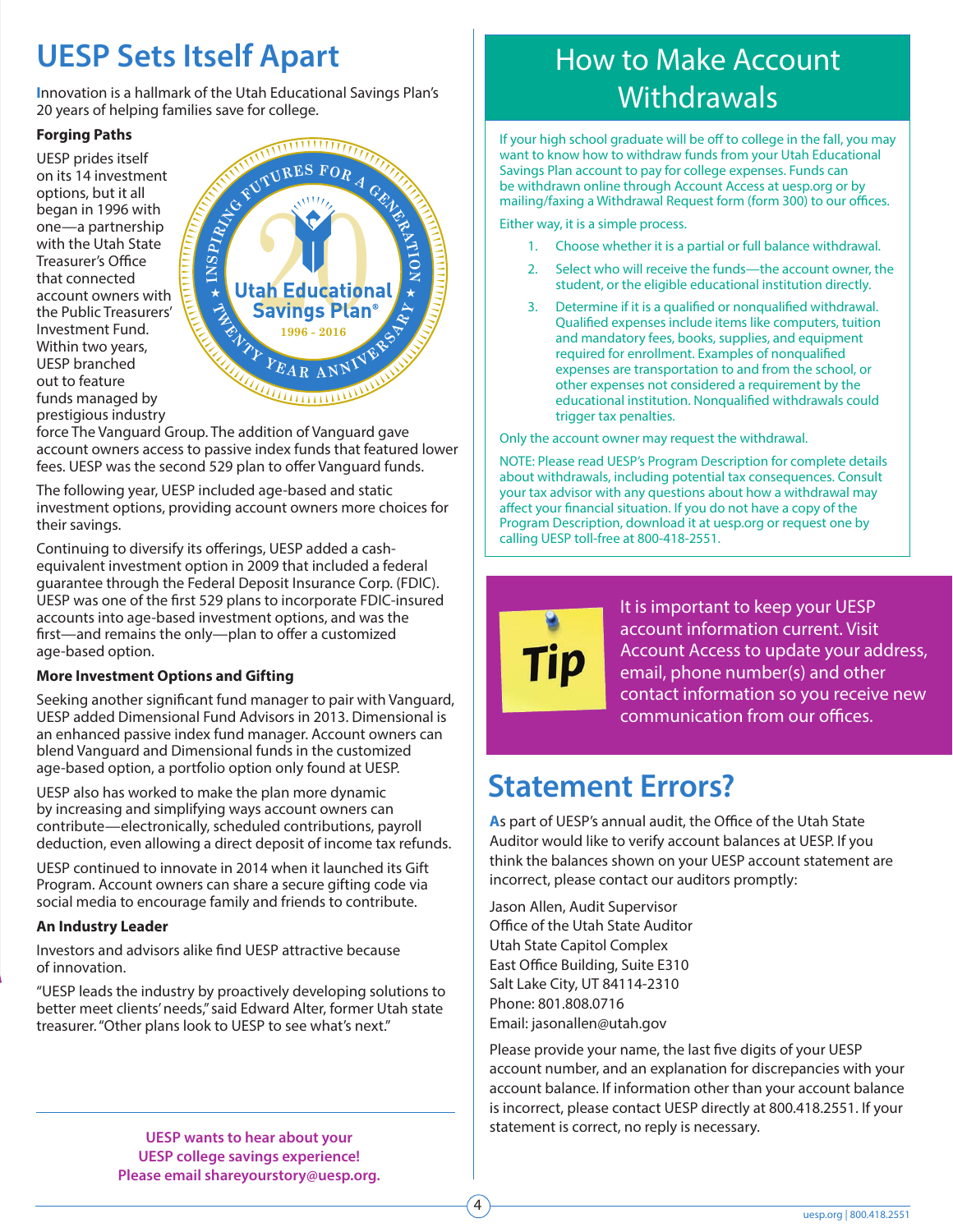#### **Investment Option Performance as of June 30, 2016**

|                                |                                          |        | Latest |                   |          | Average Annualized Return <sup>2</sup> |        |       |           |                   |
|--------------------------------|------------------------------------------|--------|--------|-------------------|----------|----------------------------------------|--------|-------|-----------|-------------------|
|                                |                                          | Latest | Three  | Year to           | One      | Three                                  | Five   | Ten   | Since     | Inception         |
|                                |                                          | Month  | Months | Date <sup>1</sup> | Year     | Year                                   | Year   | Year  | Inception | Date <sup>3</sup> |
|                                | <b>AGE-BASED INVESTMENT OPTIONS</b>      |        |        |                   |          |                                        |        |       |           |                   |
|                                | Age $0-3$                                | 0.08%  | 1.99%  | 2.63%             | $-1.42%$ | 8.21%                                  | 9.05%  | 6.30% | 9.52%     | 4/1/2003          |
|                                | Age 4-6                                  | 0.08%  | 1.99%  | 2.63%             | $-1.42%$ | 8.21%                                  | 9.04%  | 6.30% | 9.52%     | 4/1/2003          |
| Aggressive Global<br>Age-Based | Age 7-9                                  | 0.34%  | 1.95%  | 2.97%             | $-0.18%$ | 7.27%                                  | 8.04%  | 6.42% | 8.91%     | 4/1/2003          |
|                                | Age 10-12                                | 0.59%  | 1.87%  | 3.23%             | 0.92%    | 6.21%                                  | 6.92%  | 6.27% | 8.03%     | 4/1/2003          |
|                                | Age 13-15                                | 0.67%  | 1.62%  | 3.05%             | 1.60%    | 4.86%                                  | 5.51%  | 5.80% | 6.84%     | 4/1/2003          |
|                                | Age 16-18                                | 0.66%  | 1.27%  | 2.59%             | 1.97%    | 3.30%                                  | 3.91%  | 5.06% | 5.37%     | 4/1/2003          |
|                                | Age 19+ or College Enrolled <sup>4</sup> | 0.32%  | 0.48%  | 1.12%             | 1.35%    | 1.00%                                  | 0.84%  | 1.61% | 1.75%     | 4/1/2003          |
|                                | Age $0-3$                                | 0.23%  | 2.65%  | 3.61%             | 2.06%    | 10.96%                                 | 11.58% | 7.12% | 4.66%     | 9/20/1999         |
| Aggressive Domestic            | Age 4-6                                  | 0.23%  | 2.65%  | 3.60%             | 2.07%    | 10.96%                                 | 11.27% | 7.27% | 4.95%     | 9/20/1999         |
|                                | Age 7-9                                  | 0.48%  | 2.49%  | 3.78%             | 2.61%    | 9.44%                                  | 10.01% | 6.93% | 4.95%     | 9/20/1999         |
|                                | Age 10-12                                | 0.70%  | 2.27%  | 3.84%             | 3.01%    | 7.82%                                  | 8.67%  | 6.50% | 4.89%     | 9/20/1999         |
| Age-Based                      | Age 13-15                                | 0.74%  | 1.89%  | 3.45%             | 2.99%    | 5.93%                                  | 6.83%  | 5.71% | 4.60%     | 9/20/1999         |
|                                | Age 16-18                                | 0.70%  | 1.41%  | 2.88%             | 2.75%    | 3.86%                                  | 4.45%  | 4.60% | 4.24%     | 9/20/1999         |
|                                | Age 19+ or College Enrolled <sup>4</sup> | 0.32%  | 0.48%  | 1.12%             | 1.35%    | 1.00%                                  | 0.84%  | 1.61% | 2.21%     | 9/20/1999         |
|                                | Age $0-3$                                | 0.33%  | 1.94%  | 2.97%             | $-0.19%$ | 7.26%                                  | 7.25%  | 5.91% | 8.73%     | 4/1/2003          |
|                                | Age 4-6                                  | 0.34%  | 1.94%  | 2.96%             | $-0.18%$ | 7.27%                                  | 7.13%  | 6.10% | 8.49%     | 4/1/2003          |
| Age-Based<br>Moderate          | Age 7-9                                  | 0.59%  | 1.87%  | 3.23%             | 0.92%    | 6.21%                                  | 6.32%  | 5.90% | 7.93%     | 4/1/2003          |
|                                | Age 10-12                                | 0.67%  | 1.62%  | 3.05%             | 1.59%    | 4.85%                                  | 5.32%  | 5.56% | 7.24%     | 4/1/2003          |
|                                | Age 13-15                                | 0.66%  | 1.27%  | 2.62%             | 1.99%    | 3.31%                                  | 4.05%  | 4.85% | 6.25%     | 4/1/2003          |
|                                | Age 16-18                                | 0.47%  | 0.84%  | 1.84%             | 1.59%    | 2.13%                                  | 3.00%  | 4.22% | 5.30%     | 4/1/2003          |
|                                | Age 19+ or College Enrolled <sup>4</sup> | 0.24%  | 0.39%  | 0.89%             | 1.15%    | 0.85%                                  | 0.75%  | 1.57% | 1.71%     | 4/1/2003          |
|                                | Age $0-3$                                | 0.58%  | 1.86%  | 3.23%             | 0.92%    | 6.20%                                  | 6.42%  | 6.13% | 7.60%     | 4/1/2003          |
|                                | Age 4-6                                  | 0.59%  | 1.87%  | 3.23%             | 0.92%    | 6.21%                                  | 6.20%  | 6.13% | 7.16%     | 4/1/2003          |
|                                | Age 7-9                                  | 0.67%  | 1.62%  | 3.06%             | 1.60%    | 4.86%                                  | 5.10%  | 5.64% | 6.33%     | 4/1/2003          |
|                                | Age 10-12                                | 0.66%  | 1.27%  | 2.62%             | 1.99%    | 3.31%                                  | 3.80%  | 4.83% | 5.23%     | 4/1/2003          |
| Conservative<br>Age-Based      | Age 13-15                                | 0.47%  | 0.66%  | 1.61%             | 1.78%    | 1.33%                                  | 2.15%  | 3.79% | 3.93%     | 4/1/2003          |
|                                | Age 16-18                                | 0.48%  | 0.67%  | 1.62%             | 1.79%    | 1.33%                                  | 1.79%  | 3.36% | 3.07%     | 4/1/2003          |
|                                | Age 19+ or College Enrolled <sup>4</sup> | 0.07%  | 0.22%  | 0.43%             | 0.75%    | 0.56%                                  | 0.57%  | 1.47% | 1.64%     | 4/1/2003          |
|                                | Age 0-3                                  | 0.22%  | 2.64%  | 3.57%             | 1.87%    | 10.85%                                 | 11.67% | 6.99% | 4.48%     | 9/20/1999         |
|                                | Age 4-6                                  | 0.23%  | 2.65%  | 3.59%             | 2.03%    | 10.93%                                 | 11.72% | 7.02% | 4.50%     | 9/20/1999         |
|                                | Age 7-9                                  | 0.31%  | 2.63%  | 3.68%             | 2.23%    | 10.61%                                 | 11.37% | 6.78% | 4.36%     | 9/20/1999         |
|                                | Age 10-12                                | 0.51%  | 2.52%  | 3.85%             | 2.67%    | 9.54%                                  | 10.22% | 6.27% | 4.16%     | 9/20/1999         |
| new investments)               | Age 13-15                                | 0.52%  | 2.22%  | 3.52%             | 2.62%    | 8.10%                                  | 8.71%  | 5.71% | 4.04%     | 9/20/1999         |
| Option 3 (Closed to            | Age 16-18                                | 0.58%  | 1.96%  | 3.30%             | 2.67%    | 6.73%                                  | 7.24%  | 5.13% | 3.89%     | 9/20/1999         |
|                                | Age 19+ or College Enrolled <sup>4</sup> | 0.50%  | 1.54%  | 2.70%             | 2.33%    | 5.07%                                  | 5.53%  | 4.38% | 3.64%     | 9/20/1999         |

#### Important Information Regarding Investments in UESP

The performance returns shown in the table above are based on a \$10,000 beginning account balance, assuming the money was invested on the first day and held until the last day of each period shown. These returns only reflect the performance returns of a hypothetical \$10,000 investment for a particular investment option over the stated period of time reflected in the table, not for individual accounts. Individual account performance will vary based on the timing of the initial and subsequent investments; withdrawals (if any); and the account balances.

The returns shown above (a) take into account the underlying investment performance for each period; (b) show applicable interest and dividends; and (c) are net of the Administrative Asset Fee charged by UESP during such periods. Beginning on January 1, 2010, and ending on September 30, 2014, the Administrative Maintenance Fee of up to \$15 annually was not reflected on the returns. Beginning on October 1, 2014, returns do not reflect the Administrative Maintenance Fee, which was renamed the Administrative Mail Delivery Fee and is capped at \$12 annually. The Administrative Mail Delivery Fee does not apply to Utah residents. It also does not apply to non-Utah residents who elect to view their quarterly account statements, Program Description, Program Description Supplements, newsletters, and all other UESP communications online rather than receiving them in the U.S. mail. The hypothetical performance for non-Utah residents who elect to receive quarterly account statements in the mail would be lower due to the annual Administrative Mail Delivery Fee.

For age-based and static investment options, performance returns shown above assume that (a) prior to January 1, 2007, the investment options did not rebalance; (b) beginning January 1, 2007, and ending December 31, 2012, investment options rebalanced on January 1 of each year to match the target allocations for each investment option in effect at the time; and (c) beginning January 1, 2013, investment returns are based on the aggregate market value of the investment options, which reflect the actual investment rebalancing that takes place on the

birthday of each beneficiary. For these reasons and the reasons stated above, the actual returns in an individual account will not match those shown in the tables.

Past performance does not guarantee future results. The value of a UESP account may vary depending on market conditions and the performance of the investment option selected. It could be more or less than the amount contributed. In short, an investment could lose value. Except for the underlying investment in the accounts insured by the Federal Deposit Insurance Corporation (FDIC) and held in trust by UESP at Sallie Mae Bank and U.S. Bank (Banks), investments in UESP are not insured by the (FDIC). Contributions to and earnings on investments in the FDIC-insured accounts:

- Retain their value, subject to the application of the rules and regulations of the Banks and the FDIC to each account owner.
- Are allocated between the Banks according to the following percentages: Sallie Mae Bank (90 percent) and U.S. Bank (10 percent).
- Are insured by the FDIC on a pass-through basis to each account owner at each bank up to the maximum amount set by federal law, which is \$250,000. The amount of FDIC insurance is based on the total of (a) the value of an account owner's investments in the FDIC-insured account at each bank, plus (b) the value of an account owner's other accounts (if any) at each Bank, as determined by the Banks and by FDIC regulations.

#### Notes

- Year-to-date calculations are based on a calendar year; January 1 to the current month-end date.
- <sup>2</sup> Average Annualized Returns for investment options with an inception date in the past 12 months are cumulative and nonannualized.
- $3$  The inception date is the first date that (a) the investment option was offered and/or received a contribution, or (b) the underlying fund was offered as part of either the Customized Age-Based or Customized Static investment options.
- <sup>4</sup> UESP will reallocate the account balance to the Age 19+ or College Enrolled age bracket for accounts with an age-based investment option, including the Customized Age-Based investment option, when